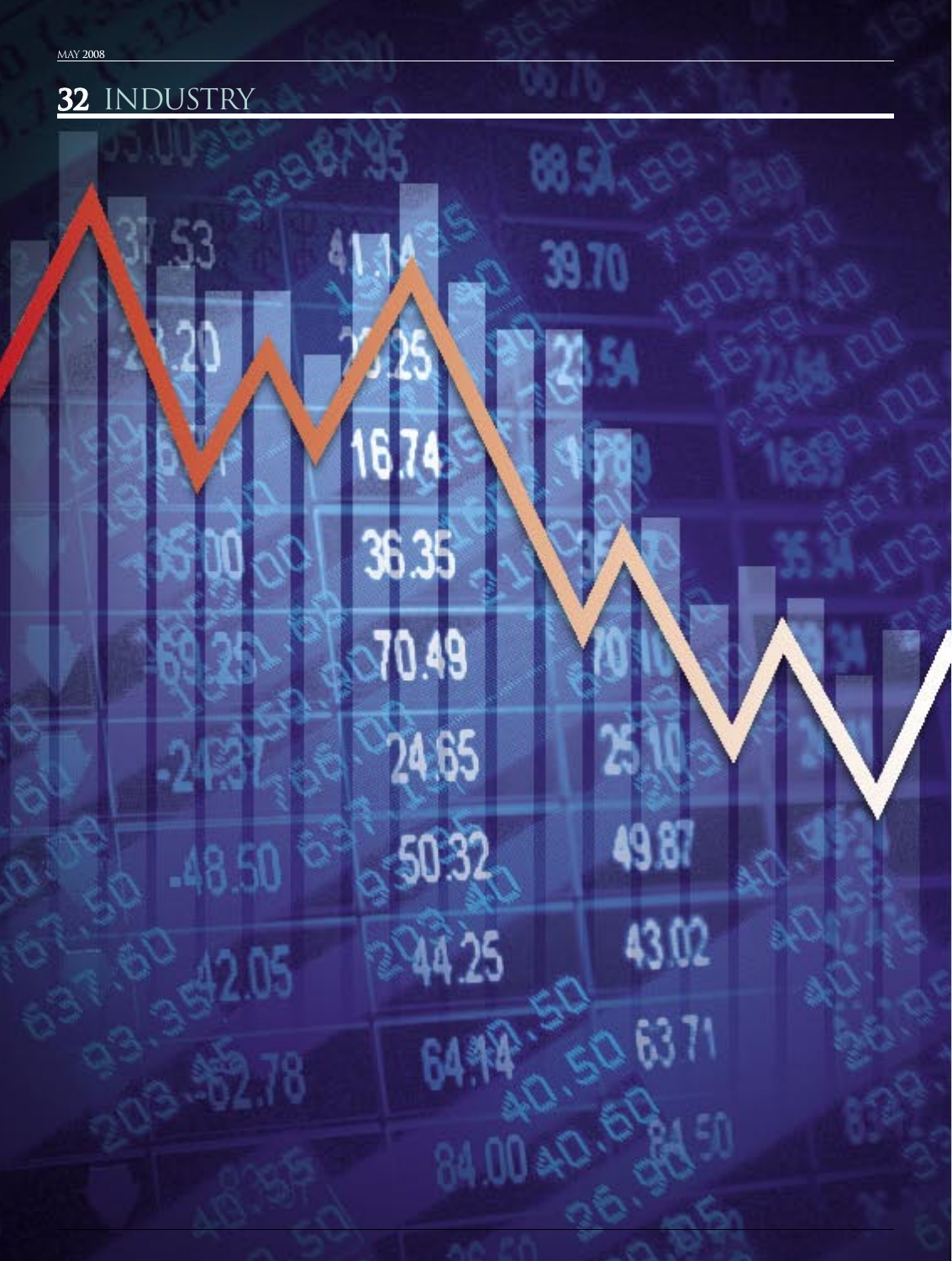# **EXECUTIVE DECISION**

It's tough at the top and if executives want to stay there, they have to stay healthy. **Vernon Baxter** hears how the world of commerce is handling its leaders with cotton wool and colonoscopies.

**O**as to per the perks of being a top executive is that you get used to the finest things in life. One of the pitfalls, of course, is that often every aspect of that life has to play second fiddle ne of the perks of being a top executive is that you get used to the finest things in life. One of the pitfalls, of course, is that often every to the job - and this can include an executive's health. For some, a work-life imbalance is simply the price paid for wealth and power. It might shorten your life-span, but few get to the top by having 10 hours sleep a night and spending their Wednesday afternoons with a Reiki master. Still, when it

comes to healthcare too many executives and their companies - have got their priorities wrong, according to leading physicians. Executives are the key components to any company, argues Dr Donald D Hensrud, the director of the Mayo Clinic's Executive Health Plan, and it's time the business world starting protecting its assets. "We are not saying that these executives are more important as people," reasons Hensrud, "but an investment in an executive is an investment in the company."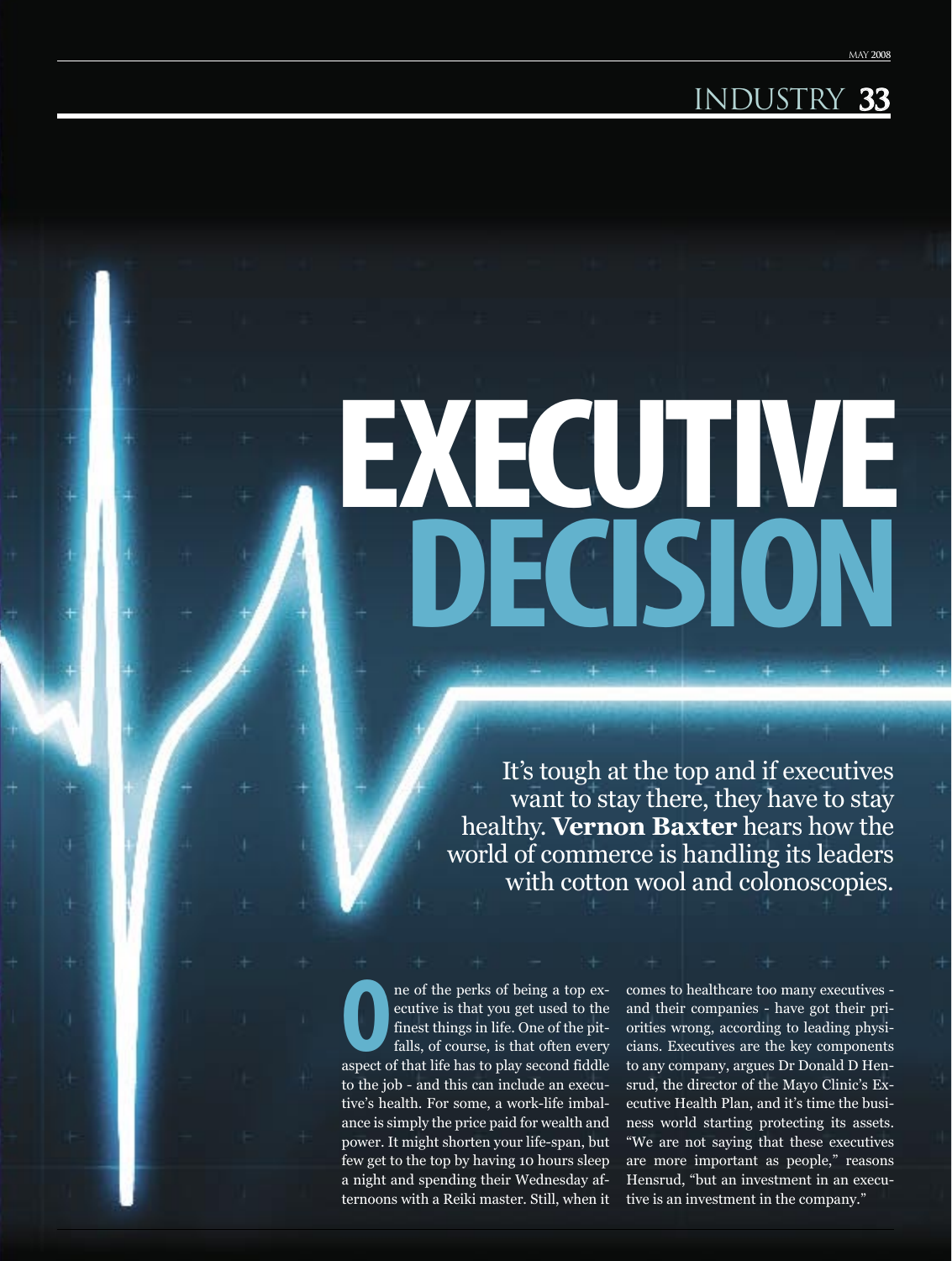Hensrud points to the recent untimely deaths of McDonalds' CEOs, Jim Cantalupo and Charlie Bell as examples of how - rightly or wrongly - unhealthy executives are linked to unhealthy economic performance. An employee of the company for 28 years, Cantalupo was made CEO in January 2003. Just 15 months later he died of a myocardial infarction at age 60. His successor, Bell, was diagnosed with colon

**C**<br>
Saying that<br>
these executives a<br>
more important a<br>
people, but saying that these executives are more important as people, but an investment in an executive is an investment in the company."

cancer within weeks of taking the role and died less than a year later. He was only 44 years old. Stock prices tumbled in the wake of the deaths and international press waxed lyrical on the 'obvious' dangers of the 'McDonald's diet'.

As people unused to doing things by half, executives can be ideal patients, claims Dr Kevin Waters, director of Duke University's Executive Health Program. "This can be a good demographic to treat because they are highly motivated people," he says. "Once you make them realise what they have to do and how important it is then most of them are really willing to make those changes." From a business sense, it is understandably difficult to pitch executive health programmes to the top brass. They need to be convinced to pour time and resources into a project with an indefinite timeline, questionable returns and no get-out clause - themselves. But once an executive is on board, it can be the most worthwhile investment they'll ever make.

#### **THE TEST OF TIME**

Top executives face the same problems that any individual does with healthcare - busy physicians and a long line at the MRI machine. The difference is that executives have the resources to skip to the front of the queue.

"Patients within the US are pushed for time when they meet with their own physicians - they get a 20 minute visit at best and they don't get to discuss a whole lot of things," explains Dr Bimal Ashar, medical director of the Johns Hopkins Executive Health Program. These short visits are often interspersed with long waits for test results that are likely to require second or even third appointments. "Our programme here is designed for the individual who just does not have time to do all that and wants to discuss things and take hold of their healthcare in a proactive manner," says Ashar.

"With the total visit, my goal is to have all their questions answered and, from a medical standpoint, I want to have all my questions answered," states Hensrud. "We leave no stone unturned and we will take whatever time that takes." Comprehensive check-ups obviously benefit the patient, but physicians working on executive health programmes are almost apologetic when it comes to acknowledging their virtues. "My heart goes out to physicians on the front line who have 10 to 15 minutes to see a patient and pick any one or maybe two problems if you are lucky," admits Henrsud.

#### **SPECIAL TREATMENT**

To work on one of the top executive health programmes it is likely that you will have already had a distinguished career as an internist. Most of the top institutions have a rotational policy where leading physicians will be completely available to the programme for a handful of days each month, keeping staff motivated and skill levels high. Considering typical patients include Fortune 500 executives and members of the wealthiest families in the world, accusations of elitism are impossible to brush off. "There are certainly people that feel that it is unethical because this is not the sort of care that everyone is able to get," concedes Dr Bimal Asher. "[But] patients want more than what the health system, with the current insurance scheme, can offer them - I don't feel we are doing anything unethical: we are trying to offer better care by working in a different payment system."

Asher adds that at Johns Hopkins, each of their physicians have practices that face the usual restrictions of money and time. He argues that private patients and companies are paying out of their own pocket and not through insurance. Nevertheless, to many, executive health programmes represent another opportunity for the wealth gap to widen the health gap. "There is that perception out there and there is a reality of that, too," says Mayo Clinic's Hensrud. He admits that he has thought a lot about the matter over the years, but is satisfied that the ethics are all in order. "These people aren't more important as individuals - they are executives and we are offering a specific service to that group of people," he points out.

**C**<br>
There are<br>
people that feel<br>
it is unethical bec<br>
this is not the son certainly people that feel that it is unethical because this is not the sort of care that everyone is able to get."

"And Mayo is not as expensive as people think - it is expensive because we do a lot in a short period of time, but the amount is effectively the same as any other way of going through Mayo clinic apart from a nominal administration fee." Any financial gain from the programme at Mayo is ploughed back into improving care for those that can't afford top-end treatment, Hensrud adds, citing the Medicare system as an example.